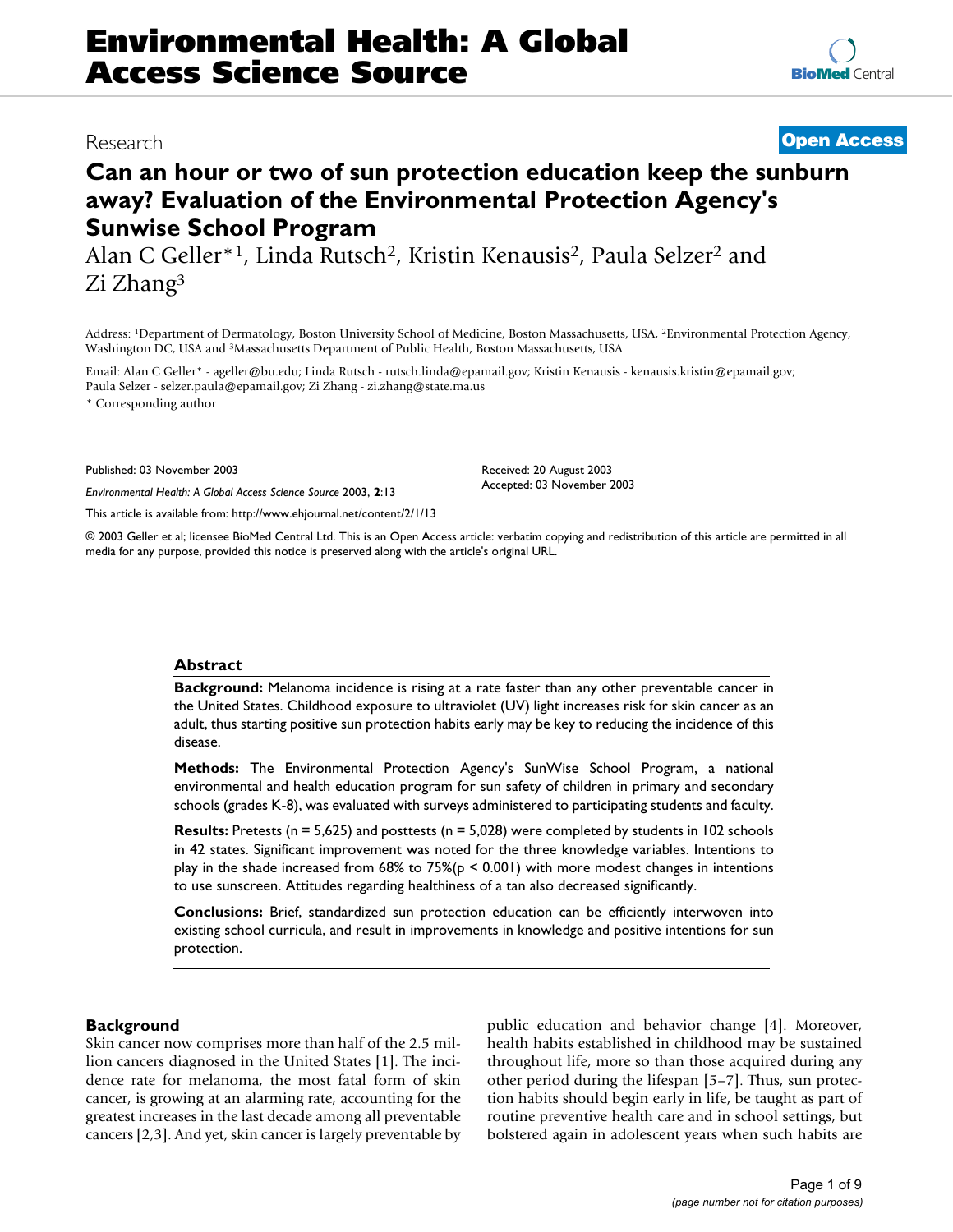known to deteriorate [8,9]. Early communication and role modeling by caregivers and parents regarding the importance of sun protection is the most essential aspect of the development of childhood sun protection behavior [5–7].

Powerful evidence implicates environmental and genetic interactions in melanoma causation. The phenomenon of stratospheric ozone depletion (which allows increased ultraviolet (UV) radiation to reach the earth's surface), exacerbated the negative health effects caused by the public spending more time in the sun.[10] Case-control studies led the 1992 International Agency for Research in Cancer to conclude that "ultraviolet light causes melanoma and nonmelanoma skin cancer" [11]. All Americans are at risk, but skin cancer in general is a disease of Caucasians, who have disease rates manifold that of non-whites [2]. In addition, those with excessive sun exposure (particularly during the first 20 years) or a tendency to burn rather than tan when exposed to sunlight are also at increased risk [12,13]. Further, patterns of sun exposure seem to be important in the development of these cancers. Intermittent sun exposure received during childhood and adolescence appears to be particularly important [12,13]. Moreover, children spend an estimated 2.5 to 3 hours outdoors each day; part of that time is during recess when they have a greater opportunity for midday sun exposure [14].

Public health advisories now recommend routine practice of sun protection behaviors, including limiting sun exposure, using sunscreens and protective clothing, minimizing sunburns, avoiding tanning beds, starting from childhood, and wearing sunglasses to prevent eye damage [15–17].

The SunWise School Program, developed by the United States Environmental Protection Agency (EPA), is the first national environmental and health education program for sun safety of children in elementary and middle schools [18]. SunWise's overall goal is to provide sun protection education to at least 20% of the nation's schools (grades K-8) by 2005 in order to ultimately reduce the incidence and effects of skin cancer and other UV-related health problems. Program features are designed to raise children's awareness of stratospheric ozone depletion, foster awareness of the need to protect one's skin and eyes from excessive sun exposure, teach simple sun protection steps, and deliver accurate, timely, and useful UV data directly to schools and communities for use in day-to-day decisions regarding personal sun safety. Recently, Sun-Wise has expanded to alternative venues such as soccer programs and science and children's museums.

The purpose of this article is to present the results of Sun-Wise's effects on students' knowledge, attitudes, and practices and to report faculty (teacher or nurse) responses to the SunWise program.

# **Methods**

All public and private elementary and middle schools in the United States are eligible to participate in the SunWise School Program. Schools are recruited by distributing information via conferences of various teacher and nurse organizations, meetings of skin cancer interest groups, newsletters, publications, the Internet, and referrals from partner organizations, such as the American Cancer Society and the SHADE Foundation (Arizona). Single classrooms, multiple classrooms, schools, or entire school districts were are eligible. All school faculty, including school nurses and classroom teachers, are recruited and eligible to participate.

The cross-curricular, standards-based classroom lessons were contained in an activity guide and later expanded in the SunWise Tool Kit. An expert panel of educators, curriculum specialists, and skin cancer researchers reviewed the lessons. Educational standards were established by governing bodies for each content area (e.g. – science standards were developed by the National Science Teachers Association, math standards by the National Council of Teachers of Mathematics) in order to have a consistent baseline of knowledge that students must have to progress from one grade tothe next. Lessons focus on three key areas: 1) the effects of UV radiation, 2) risk factors for overexposure, and 3) sun-protection habits. Each lesson consists of a variety of developmentally-appropriate activities meeting prescribed educational standards that combines education about sun protection and the environment with other aspects of student's regular learning in sciences, social studies, health, and mathematics. The expectation is that at least one or two hours will be spent on the activities.

There are at least 30 activities for faculty to choose from, ranging from lessons on ozone depletion to one on the testing of different sunscreens using a UV-sensitive Frisbee (included in Kit) (Figure [1](#page-2-0)).

Other activities are supplemented by the SunWise website, which offers schools the opportunity to check for the UV Index, report, chart, and compare UV measurements, and play educational games. Educators can similarly test the effectiveness of UV-blocking sunglasses.

To further encourage active participation in the program, SunWise launched an awards program in spring 2003 (Figure 2). The program was designed to officially recognize elementary and middle school educators and administrators who have shown an exemplary commitment to sun safety education.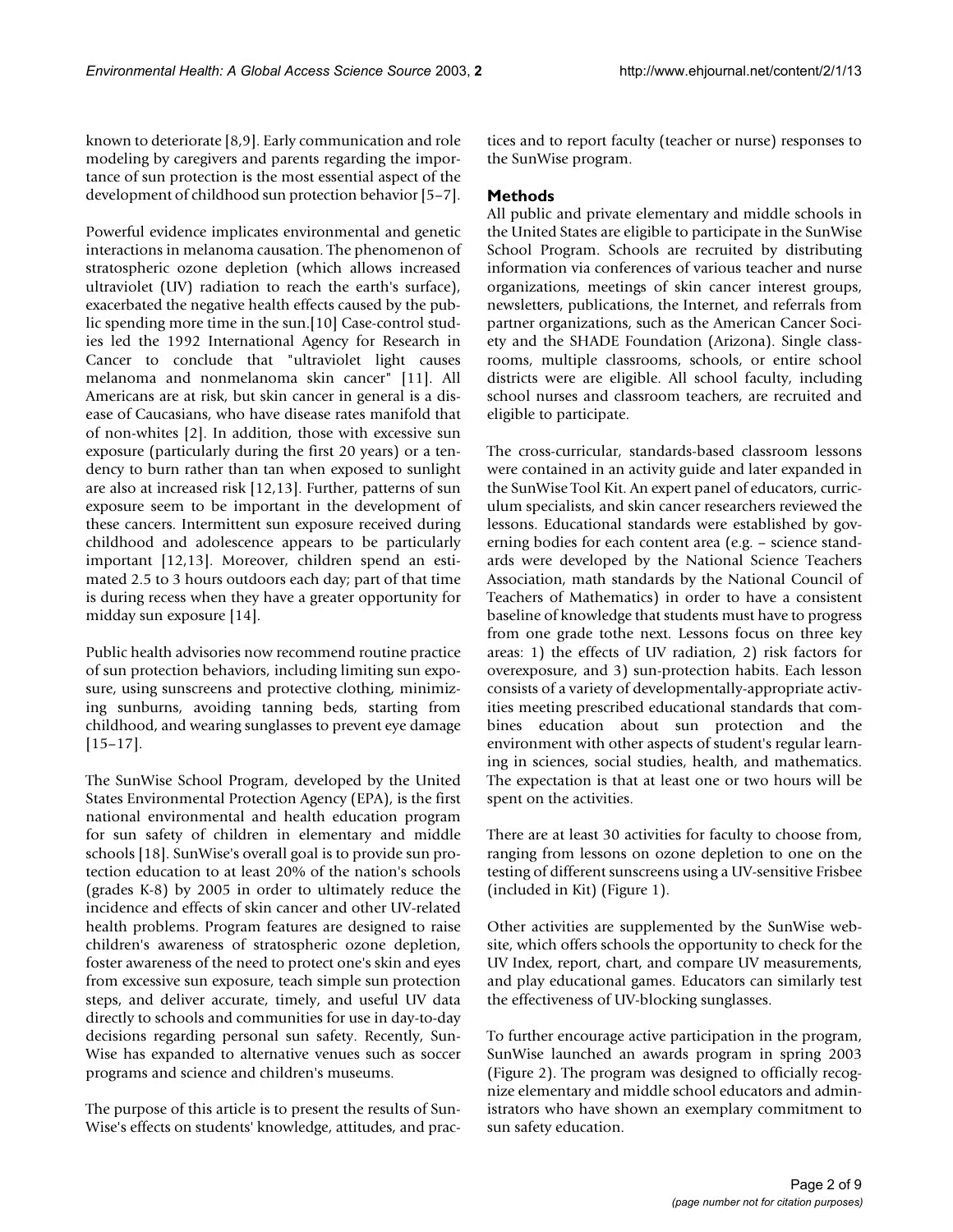<span id="page-2-0"></span>Step 1) Students place plastic wrap over the Frisbee

Step 2) Apply small circles of different levels of sunscreen on its surface

Step 3) Once the Frisbee is exposed to UV radiation, the undisturbed areas will change

color, whereas the areas covered with sunscreen of SPF 15+ will not, thus

showing the students the effectiveness of sunscreen.

# **Figure 1**

Making a UV-sensitive Frisbee

*Helios Awards* for their work changing school policy, involving parents and the community, erecting shade structures on school playgrounds, and/or allowing sunscreen to be worn in school. The three recipients are Merryhill School in Davis, California, Bryon A. Barry Elementary in Phoenix, Arizona, and the Center for Creative Learning in St Louis, Missouri.

The *Shining Star Award* is given to schools who are implementing SunWise in an exemplary way: by reaching a large number of students: reporting UV data to EPA's web site: sponsoring poster contests; or developing curriculum. The 2003 Shining Star schools are Larson Middle School in Troy, Michigan; North Catholic High School in Pittsburgh, Pennsylvania; Sacred Heart in Louisville, Kentucky; Harrington Elementary in Denver, Colorado; Geneva Elementary School in Bellingham, Washington; George School in Westwood, New Jersey; Charlotte A. Dunning Elementary in Framingham, Massachusetts; Marin County Office of Education in San Rafael, California; San Simon School in San Simon, Arizona; Gus Garcia Middle School in San Antonio, Texas; and Goddard Middle School in Glendora, California.

**Figure 2** SunWise School Awards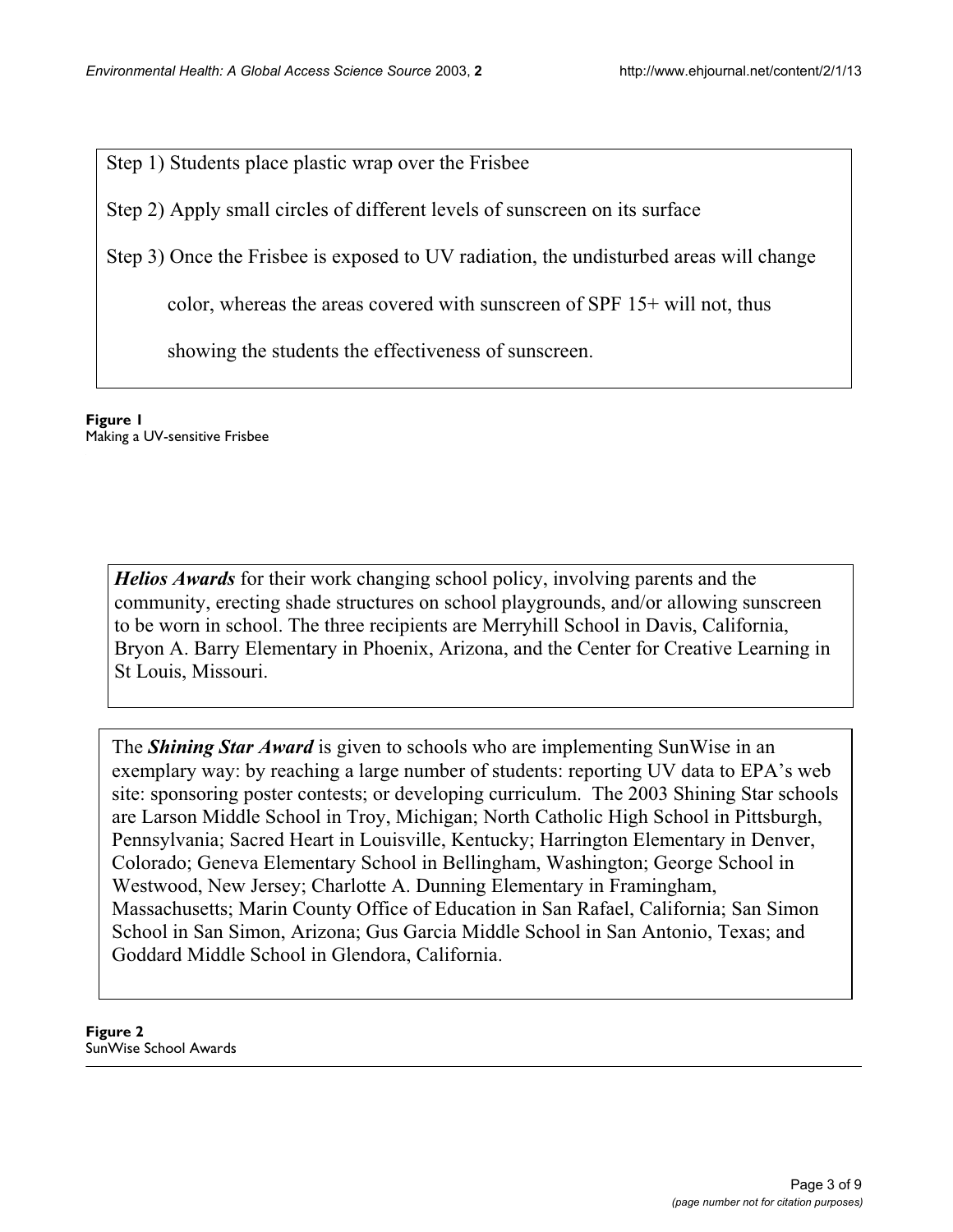## *Evaluation*

# *Pretests and posttests in schools receiving SunWise program*

The effect of classroom lessons on students' knowledge, attitudes, practices, and intended practice was evaluated using identical, self-administered pretest surveys distributed in September-March (autumn-spring) and posttests distributed immediately after teaching the SunWise educational program (generally May-June) (spring-summer).

The evaluation of the SunWise School Program was approved by the Boston Medical Center Institutional Review Board, which did not request parental consent or child assent since there were no personal identifiers on the survey form and the purpose of the evaluation was to track SunWise teaching. Surveys were collected and individually analyzed each year from 1999–2002 and no students or teachers were surveyed more than once. The number of schools from which the sample was drawn as of April of each of the school years was 25 in 1999, 130 in 2000, and 300 in 2001, and 3450 in 2002. From this roster of 3905 schools, using an alphabetical listing of all of the schools, we randomly chose 1 out of every 25 schools to participate in the survey process.

All schools agreeing to participate in the SunWise School Program must register at the SunWise website [http://](http://www.epa.gov/sunwise) [www.epa.gov/sunwise.](http://www.epa.gov/sunwise) Teachers or nurses enrolling in the program include the address and state, as well as the grade level and the number of students in the school.

# *Testing in schools receiving SunWise (experimental) and not receiving SunWise (controls)*

In the year 2000, all 9 elementary schools in Framingham, MA served as controls ( $n = 1,285$  students) and provided no education during spring months. School nurses conducted pretests (November) and posttests with 4th and 5th grade children in June. Student responses in the control schools were compared with the nationwide profile of children in similar grades receiving SunWise education in the spring of 2000.

*Surveys conducted by school nurses in two separate academic years* Compared with responses from the earlier academic year, we sought to determine whether SunWise teaching would lead to maintenance of new knowledge and healthy attitudes, and if there would be any resultant changes in sun protection practices or sunburning rates. Therefore, since school nurses were more likely than classroom teachers to follow the same children in successive school years, in 11 schools, the nurses conducted 3 surveys-the pretest, the routine follow-up in the spring and a second follow-up survey in the following fall as the children had progressed to the next grade.

#### *Teacher surveys*

Separate teacher surveys were mailed to an additional 600 schools and 320 teachers responded (53%). Teachers were asked to: rate their overall satisfaction with the program; describe infrastructure enhancements such as new school wide policies; report on change in their own personal sun protection behaviors; and note their receptiveness to: new curriculum on the safety of tanning beds.

## *Measures and Scales*

The student survey was derived from other instruments, reviewed and edited by educational and child development experts, pilot tested by 10 children ages 6–7 for readability and length, and time tested to ensure completion within 5–7 minutes. The instrument included questions on demographics (age, sex, hair color); knowledge (appropriate SPF for outdoor play, highest UV Index number corresponding with need for sun protection, need for hats and shirts outside), attitudes (tanning as good or healthy, whether suntan is good for the skin); practices (sunscreen use and parts of the body covered with sunscreen, and use of hats, long-sleeved shirts, and sunglasses), and intended practices (sunscreen use and playing in shade for the upcoming summer). A single question asked children to report the number of sunburns experienced the previous summer. Students were asked, "when I'm outside in the sun during the summer, I wear sunscreen, hats, long-sleeved shirt, and sunglasses," and given the choices of all of the time, sometimes, and never.

For purposes of this analysis, the use of sunscreen, hat, and sunglasses was considered routine, if practiced all of the time, and use of long-sleeved shirts as routine, if practiced always or sometimes. Scales differed since earlier studies indicated that long-sleeve shirt use was far less commonly practiced than sunscreen [6]. Intended practices as a key outcome measure was chosen since much of the teaching occurred in the early spring and there was little opportunity for children to immediately change their sun protection practices.

## *Data analysis*

Since the surveys were anonymous, it was not possible to link individual students' answers from both surveys. Therefore, the measure of the effect of the program is the difference between the pretest and the posttest in the percentage of students providing specific responses rather than the change in individual students' responses. Ninetyfive per cent confidence intervals of the difference between pretest and posttest and p-values using the chisquare test for  $2 \times 2$  contingency tables were calculated. In order to control for slight differences in the age distribution of students at pretest and posttest, we age-standardized all proportions using the overall student age distribution as the standard. Since there were only very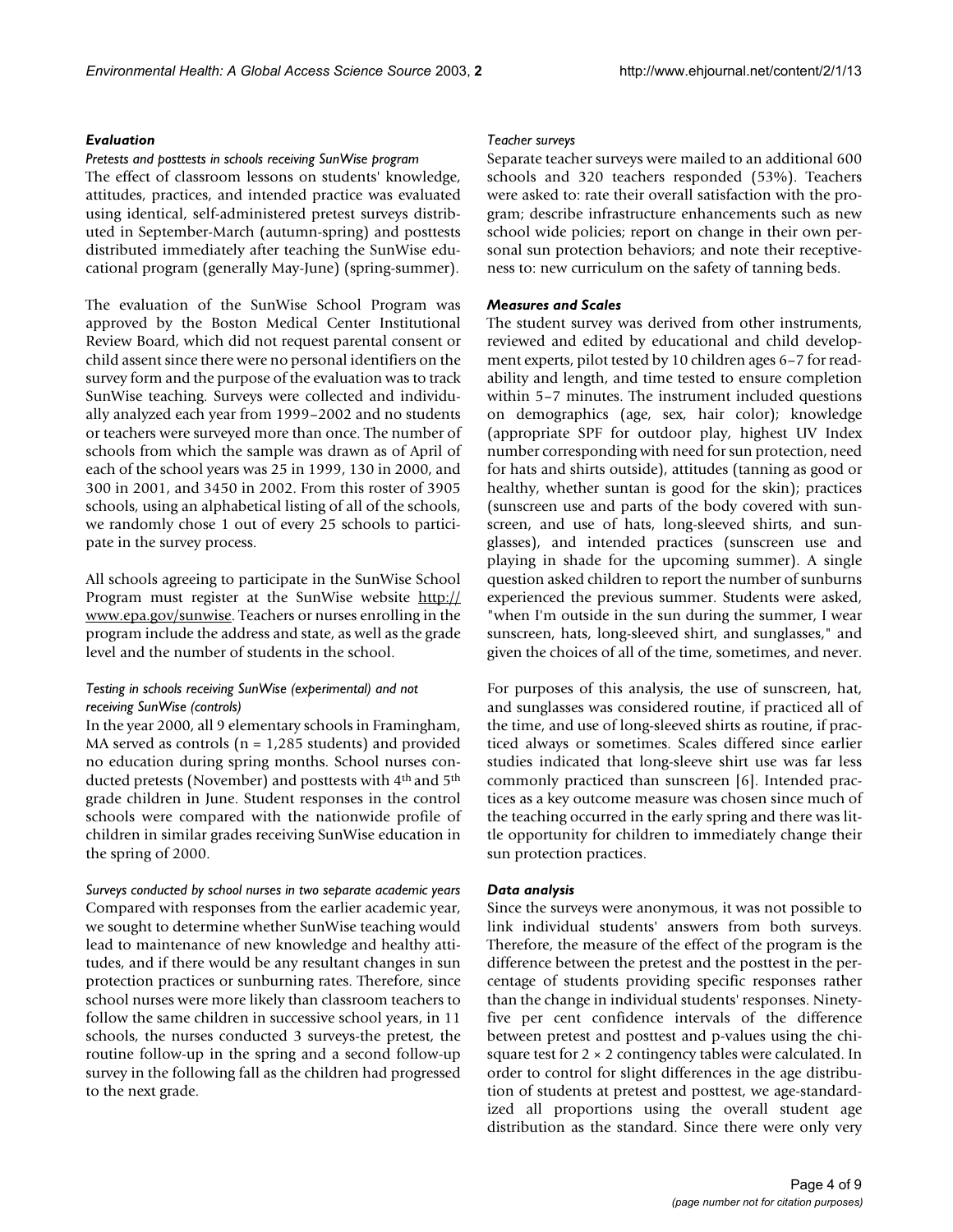|                                                          | 5-9 vears old          |                          |          | 10-12 years old         |                         |           |
|----------------------------------------------------------|------------------------|--------------------------|----------|-------------------------|-------------------------|-----------|
|                                                          | % Pre<br>$(n = 1,984)$ | % Post<br>$(n = 1, 567)$ | $%$ Diff | % Pre<br>$(n = 3, 147)$ | % Post<br>$(n = 2,972)$ | $%$ Diff  |
| Knowledge                                                |                        |                          |          |                         |                         |           |
| Wearing hat & shirt are ways to protect one from the sun | 61.2%                  | 78.7%                    | 17.4%    | 59.1%                   | 71.9%                   | 12.8%     |
| The right number SPF to use                              | 39.9%                  | 76.5%                    | 36.6%    | 56.1%                   | 72.2%                   | 16.1%     |
| Sun protection and UV Index                              | 25.9%                  | 56.3%                    | 30.4%    | 28.1%                   | 55.3%                   | 27.2%     |
| <b>Attitudes</b>                                         |                        |                          |          |                         |                         |           |
| Suntan is good for my skin                               | 32.5%                  | 26.7%                    | $-5.8%$  | 23.6%                   | 18.0%                   | $-5.6%$   |
| People look healthier with a tan                         | 36.8%                  | 26.9%                    | $-9.9\%$ | 41.2%                   | 41.1%                   | $*$ -0.1% |
| <b>Practices</b>                                         |                        |                          |          |                         |                         |           |
| Wear sunscreen                                           | 35.6%                  | 37.9%                    | $*2.3%$  | 20.6%                   | 21.1%                   | $*0.5%$   |
| Wear hats                                                | 17.2%                  | 21.4%                    | 4.2%     | 13.9%                   | 16.3%                   | 2.4%      |
| Wear long-sleeved shirt                                  | 26.6%                  | 32.2%                    | 5.6%     | 18.1%                   | 20.9%                   | 2.7%      |
| Wear sunglasses                                          | 25.4%                  | 29.5%                    | 4.1%     | 19.9%                   | 21.1%                   | $*1.2%$   |
| <b>Intended Practices</b>                                |                        |                          |          |                         |                         |           |
| Do you think you will put on sunscreen this summer       | 69.2%                  | 74.I%                    | 4.9%     | 54.9%                   | 57.9%                   | 3.0%      |
| I will try to play in the shade instead of the sun       | 77.6%                  | 83.5%                    | 5.9%     | 64.0%                   | 64.6%                   | *0.5%     |

**Table 1: SunWise School Education Program – Evaluation of Student Responses, 1999–2002**

\* Difference is not statistically significant using Z test (% Diff / Pooled variance).

minor differences between the crude and age-adjusted results, we chose to present the crude results only.

The effects of the intervention were evaluated by adjusting for baseline difference (pre-experimental versus precontrol schools). Z-tests on P<sub>effect</sub> for statistical significance were performed.

## **Results**

Of the 3905 schools registered as of April 2002, we chose 156 to participate in the survey process. Of these, 102 schools (65%) completed pretests and posttests. A total of 5,625 pretests and 5,028 posttests were completed. There were no differences in geographic location or size of the school between all 3905 schools, the 156 schools invited to participate in the survey evaluation, and the 102 schools completing pretests and posttests. The majority of schools were public schools. An average of two classrooms per school (55 children per school) participated in the survey process.

Respondents were between the ages of 5 and 15, with 35% of the children between the ages of 5–9 and 56% of children between the ages of 10 and 12. Only 9% of respondents were 13 years of age and above. School nurses led the programs in 29 of the 102 schools (28%) and teachers conducted the program in the remaining 72% of schools. In separate surveys, nearly 90% of nurses and teachers reported that the lessons took between one and two hours to implement.

At baseline, 61% of children reported that they had received a sunburn during the previous summer, with sunburn rates of 59% in the youngest children (ages 5–9) and 63% in the children in the middle and oldest age group.

# *Pretests and posttests in schools receiving SunWise program (Experimental schools) Knowledge*

Marked improvement was noted for all three knowledge variables (Table 1 and 2). Identifying that wearing a hat and shirt outside were ways to keep the skin safe from the sun improved overall from  $60\%$  to  $74\%$  ( $p < 0.001$ ) with sharpest changes among the youngest children. At pretest, 52% of children were aware that SPF 15 was the minimal number needed for sun protection, 35% stated that they did not know, and 13% identified less than SPF 15. At posttest, 77% indicated SPF 15 was the minimal number and the proportion of children who said they did not know this decreased to  $16\%$  (p < 0.001). Improvement was most striking for the youngest children, who began with the lowest knowledge base ( $p < 0.001$ ). Awareness of the number from the UV Index that best correlated with the most optimal sun protection also improved overall from 29% to 57% ( $p < 0.001$ ).

## *Attitudes*

At pretest, the proportion of children stating that people look healthier with a suntan differed slightly for younger and older children. At posttest, the youngest children were most likely to report a change in attitudes (37% to 27%, p < 0.001) (Table 1). Attitude changes were most prominent in the youngest age group, although some changes were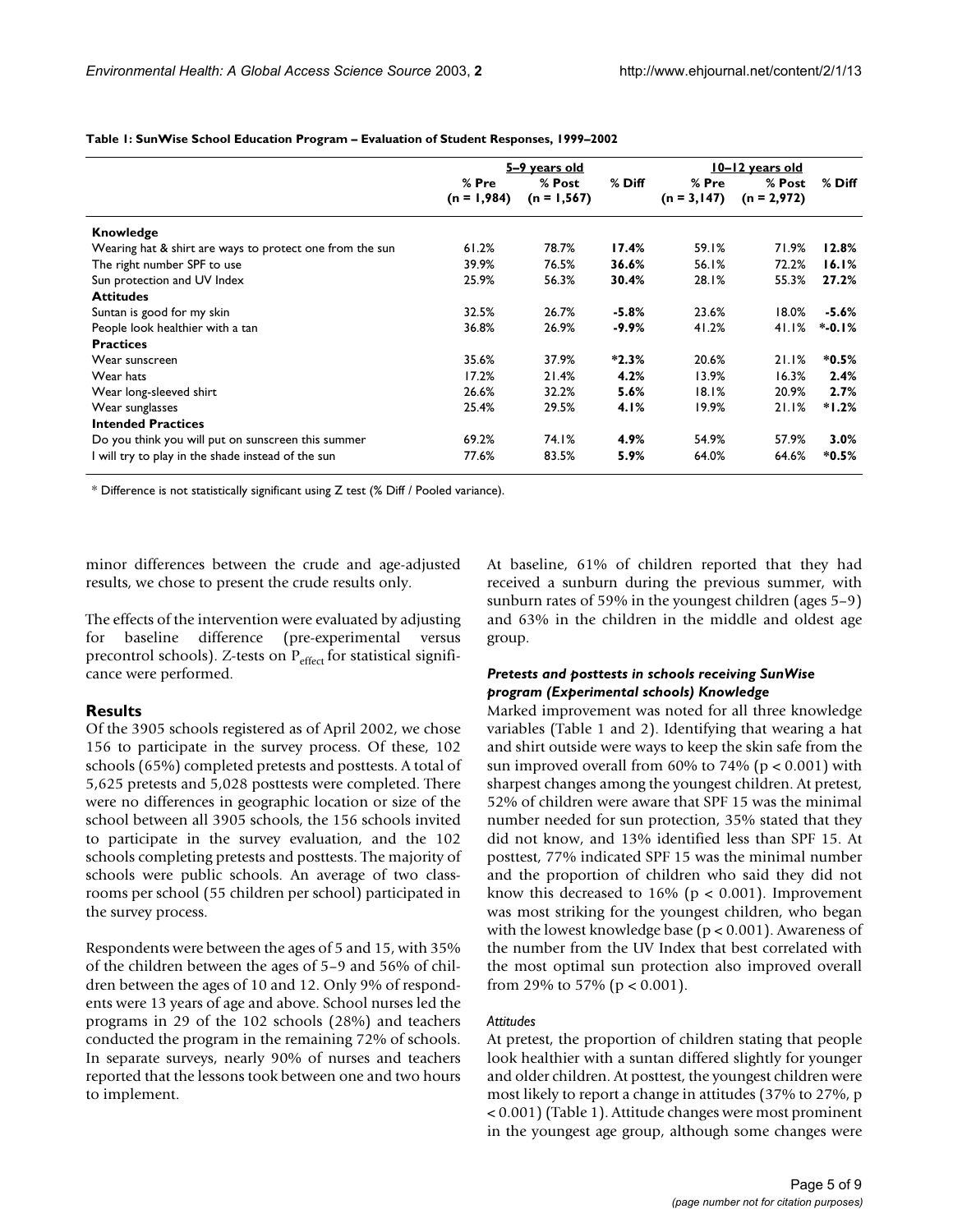#### **Table 2: Evaluation of responses**

|                                                             | 13–15 years old |       |                                                      |         | All persons (5–15 years) |           |  |  |
|-------------------------------------------------------------|-----------------|-------|------------------------------------------------------|---------|--------------------------|-----------|--|--|
|                                                             |                 |       | % Pre (n = 494) % Pre (n = 5,625) % Post (n = 5,028) |         | % Diff $% Post(n = 471)$ | $%$ Diff  |  |  |
| Knowledge                                                   |                 |       |                                                      |         |                          |           |  |  |
| Wearing hat & shirt are ways to protect<br>one from the sun | 63.2%           | 60.2% | 74.4%                                                | 14.2%   | 79.0%                    | 15.8%     |  |  |
| The right number SPF to use                                 | 71.7%           | 51.7% | 77.4%                                                | 25.7%   | 85.5%                    | 13.8%     |  |  |
| Sun protection and UV Index                                 | 43.1%           | 28.6% | 57.0%                                                | 28.4%   | 67.0%                    | 23.9%     |  |  |
| <b>Attitudes</b>                                            |                 |       |                                                      |         |                          |           |  |  |
| Suntan is good for my skin                                  | 23.7%           | 26.8% | 20.1%                                                | $-6.7%$ | 20.5%                    | $* -3.2%$ |  |  |
| People look healthier with a tan                            | 56.3%           | 41.1% | 37.9%                                                | $-3.1%$ | 56.3%                    | $*0.0\%$  |  |  |
| <b>Practices</b>                                            |                 |       |                                                      |         |                          |           |  |  |
| Wear sunscreen                                              | 10.4%           | 25.0% | 25.2%                                                | $*0.2%$ | 9.8%                     | $*$ -0.6% |  |  |
| Wear hats                                                   | 14.3%           | 15.2% | 17.5%                                                | 2.3%    | 12.7%                    | $*$ -1.7% |  |  |
| Wear long-sleeved shirt                                     | 13.3%           | 16.4% | 24.5%                                                | 8.1%    | 22.9%                    | 9.6%      |  |  |
| Wear sunglasses                                             | 20.6%           | 21.8% | 23.5%                                                | 1.6%    | 19.5%                    | $*$ -1.2% |  |  |
| <b>Intended Practices</b>                                   |                 |       |                                                      |         |                          |           |  |  |
| Do you think you will put on sunscreen<br>this summer       | 36.4%           | 58.3% | 60.9%                                                | 2.6%    | 38.5%                    | $*2.1%$   |  |  |
| I will try to play in the shade instead of<br>the sun       | 51.2%           | 67.7% | 74.9%                                                | 7.2%    | 60.1%                    | 8.9%      |  |  |

made in children ages 10–12. At baseline, 27% of children reported that they thought suntans were good for their skin compared with 20% at posttest ( $p < 0.001$ ), with a change in this belief least pronounced for oldest children (Table 1).

## *Practice*

Overall, there were few changes in student's practice, although use of long-sleeved shirts showed some improvement at post-test. Sunscreen (25%), long-sleeved shirts (25%), sunglasses (24%), and hats (18%) were used sporadically with little change at posttest (Table 1). "All the time" use of sunscreen decreased by age, from 38% at ages 5–9 to 21% at ages 10–12 to 10% at ages 13–15 (p < 0.001).

# *Intended practices*

Overall, intentions to play in the shade increased from 68% to 75% from pretest to posttest ( $p = 0.001$ ) with the smallest differences noted in children ages 10–12. Intentions to use sunscreen improved slightly from 58% to 67% with few differences between younger and older children.

# *Pretests and posttests in schools receiving SunWise program (Experimental schools) versus control school district*

There were no baseline differences in age, sex or frequency of sunburns between students in SunWise and Framingham control schools, although children in experimental schools were more likely to have light hair color. When controlling for hair color, no baseline differences were found between children in experimental and control schools on two of the three knowledge variables.

During the school year, the 1,285 4<sup>th</sup> and 5<sup>th</sup> graders (mean age, 10) in control schools showed no improvement in knowledge or beliefs about tanning, and reported fewer intentions to play in the shade from pre-test to posttest. Overall, changes in knowledge, attitudes, and intentions were more likely in experimental schools than control schools. In particular, intentions to play in the shade improved by 5% in the experimental schools and dropped 8% in the control schools ( $p < 0.05$ ). Similarly, the attitude that people look healthier with a tan dropped in experimental schools, but rose in control schools (p < 0.05).

# *Surveys conducted by school nurses in two separate academic years*

School nurses at 11 schools in six states surveyed the same children, first during the 2000-01(March-April) school year and again in the 2001-02 (October-November) school years. Among the 477 children (ages 5–13) completing three surveys, gains in knowledge and attitudes were maintained, but sunburning rates were lower in the most recent summer (55% in summer 2001 compared with 66% for the summer, 2000 ( $p < 0.05$ ). There were few differences in practices between the two periods although intentions to play in the shade increased from the earlier to the later period.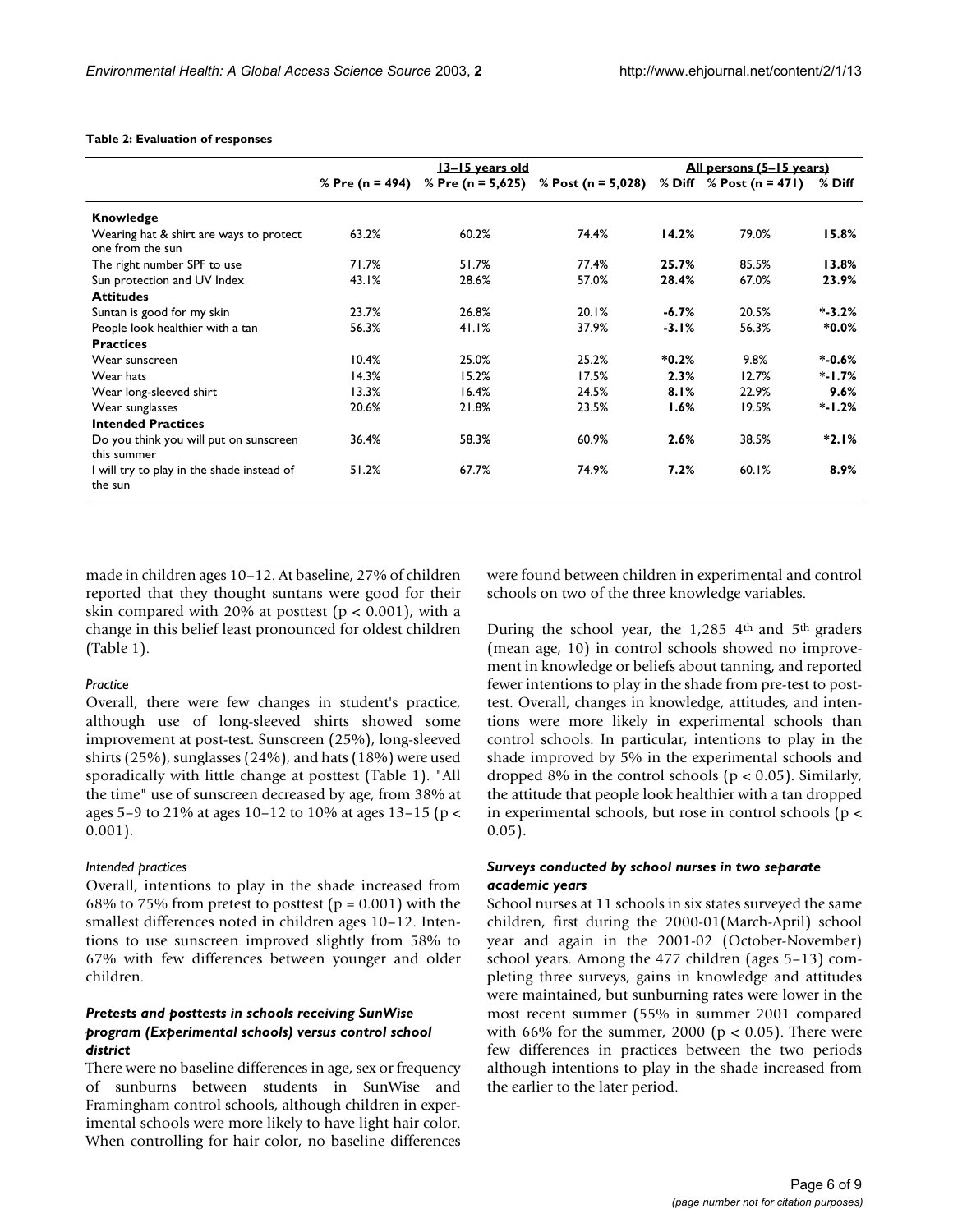# *Teacher assessments*

Of the 320 teachers completing assessments, 28% organized schoolwide activities and 12% changed sun protection policies. More than 90% rated teacher and student satisfaction to be high to very high. More than threefourths of teachers stated that they positively changed their sun protection practices as a result of the teaching. More than 90% expressed interest in continuing their participation in SunWise for upcoming years and showed willingness to share their materials with another faculty member. Teachers were very receptive to the following new educational programs, helping parents learn about sun protection (70%), children resist tanning (64%), and to create openness to new education on tanning beds (51%), although the latter number was higher for teachers of older children. SunWise lessons were taught primarily in science (59%), health (51%), math (28%), physical education (14%), and Social Studies (8%) (more than one class allowed).

We attempted to account for two biases common with studies of this type. First, we were concerned that teachers and nurses in 1999 would be more enthusiastic about the program than teachers in the latter period (2002), thus resulting in higher change scores. However, we did not find any noticeable differences in knowledge or attitudes between students completing surveys in 1999 and 2002. For example, 41% of 10–12 year olds in 2000 stated that people look healthier with a tan compared with 44% in 2002.

# **Discussion**

The Environmental Protection Agency's SunWise School Program, consisting of an estimated 1–2 hours of teaching per year, resulted in substantial improvements in children's knowledge, and modest changes in children's perception of the healthiness of a tan and for their intentions to play in the shade. More innovative study designs will be necessary to monitor changes in practice among students exposed to SunWise education. More broadly, sun protection education in outdoor recreational settings must complement initiatives such as the SunWise program.

Strikingly, 61% of children reported having at least one sunburn the previous summer, with few differences between youngest and oldest children. Part of the explanation of high sunburning rates for these children can be found in their rates of sun protection that do not exceed 25%.

Schools are important settings for sun protection education as children spend time outdoors during peak sun intensity hours for recess, lunch, physical education, and after-school activities [14,19]. Ideally, lessons from the classroom can be immediately put into place on the schoolyard. School health programs are beset with nationwide budget cuts, increasing class sizes, and time limitations due to national standards for core reading and math skills. Therefore, teaching of new health curriculum must be effective, economical, and woven into the school lessons. This study has shown that brief sun protection teaching intertwined into the standard curriculum, with standardized but flexible lessons, can boost student knowledge and begin to have an effect on children's attitudes.

SunWise teaching is consistent with the Centers for Disease Control and Prevention's (CDC) recently developed guidelines for school programs to prevent skin cancer [19]. Recommendations included policies, creation of physical, social, and organizational environments that facilitate protection from UV rays; education of young persons; professional development of staff; involvement of families; health services; and program evaluation [19].

A recent national survey of 412 US elementary school principals found that only 3% of schools had a policy with rules or recommendations for students, teachers, staff or parents designed to improve sun protection. No differences were found between sunny and cooler states [14]. Many children and school staff were outside, unprotected from the sun. Many school principals were willing to develop such policies but are unaware of skin cancer as a health problem or the role that their schools could play in preventing adverse exposures.

In addition to increasing student knowledge and awareness, school faculty can band together with community groups and parent-teacher organizations to develop sun protection policies within schools, including: improving shading on the playground, providing sunscreen reminder notes to parents before outdoor school field trips, suggesting tips for better protection during recess, and increasing availability of sunscreen in the nurse's office. The SunWise Tool Kit contains resources for policy implementation.

# **Limitations**

There are a number of limitations to this study. First, school nurses and teachers volunteering to participate in the SunWise program may have strong personal interests (for example, personal or family history of skin cancer that may have motivated them to teach the program). We did not include questions on school faculty's perceptions of their own risk. We attempted to account for bias resulting from self-selection by comparing the earliest participating schools with later ones and found no differences in baseline prevention rates or change scores resulting from the intervention. Second, we also compared sunburning rates and sun protection use among children in this study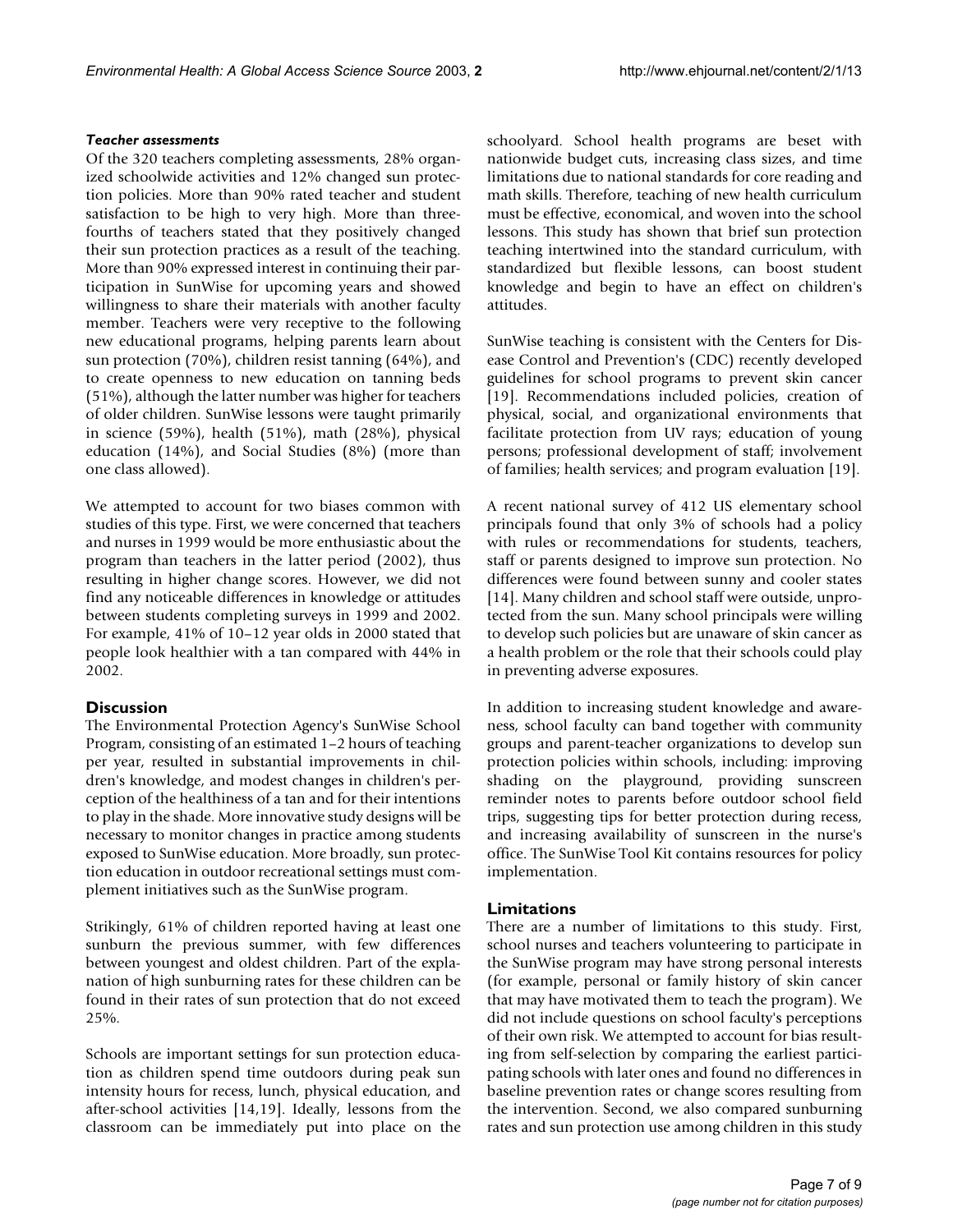with studies based on comparable populations [6,20–22]. The fact that sun protection rates in schools participating in SunWise compare to population-based studies does not rule out the possibility of unique 'sun-protected' Sun-Wise schools or children. Third, the positive changes in knowledge and attitudes that occurred during the 4–5 months between pretests and posttests may have occurred elsewhere. To examine the potential of changes that may have occurred apart from school curriculum, results in experimental schools were compared with one control school district, where no differences were observed. Although comparisons were made between 4<sup>th</sup> and 5<sup>th</sup> grade children in SunWise and control schools, the comparison is from only one school district limiting the variation in the observed measures. Fourth, it is difficult to measure real change in sun protection practices over such a short time span, particularly among children in cooler climates who may not have the opportunity to practice newly-learned skills right after teaching in May. Therefore, we chose to measure students' intention to change as well as actual changes in their practice. In other studies, intent has been found to be a good predictor of actual behavior [23], although intentions in this study weakly predict real practice of sunscreen use. Finally, without objective measures of children's practice, we must rely on their selfreports, which are susceptible to memory errors and social desirability tendencies. Using objective measures such as badges to monitor actual exposure is likely not feasible in the school setting but has potential in some studies.

# **Conclusions**

Schools face an increasingly wide array of educational and social demands. They are likely to place higher priority on other health-related issues such as bullying, teasing, substance abuse, and nutrition than on sun safety. Thus, in general, skin cancer prevention and environmental awareness education must be taught within a limited time frame and be embedded in other subjects. School sun protection education will need to be bolstered by community-wide efforts, revised policies at outdoor recreation sites, and outreach to parents and other caregivers. School-based education is essential, but comprises only one of the multiple 'hits' and reinforcements that children need to influence their sun protection behaviors. SunWise community education efforts currently underway include those with Major League Soccer and for the development of exhibits at children's and science museums.

Evaluation of students receiving this national educational program indicates that important knowledge can be acquired, attitudes regarding the healthiness of a tan can be modified, and intentions to change behavior can be promoted. Further work is needed to advance a 'schools and pools' approach. Combining the two would likely yield stronger behavioral effects.

# **Competing Interests**

None declared.

# **Authors' contributions**

ACG directed the evaluation and project design. LR, KK, and PS supervised and directed the SunWise program and assisted with manuscript review. ZZ was responsible for data management and analysis.

## **Acknowledgements**

This study was performed under contract from the Environmental Protection Agency's SunWise School Program 3W-3617-NTEX

We would like to acknowledge Drusilla Hufford, Kevin Rosseel, Maura Cantor, and Kathryn Parker from the Environmental Protection Agency for their unending encouragement of the program. We also thank the teachers and school nurses who participated in the evaluation of the SunWise program.

#### **References**

- 1. Jemal A, Thomas A, Murray T and Thun M: **[Cancer statistics, 2002.](http://www.ncbi.nlm.nih.gov/entrez/query.fcgi?cmd=Retrieve&db=PubMed&dopt=Abstract&list_uids=11814064)** *Ca: A Cancer Journal for Clinicians* 2002, **52:**23-47.
- 2. Ries LAG, Eisner MP, Kosary CL, Hankey BF, Miller BA, Clegg L, Mariotto A, Fay MP, Feuer El, Edwards BK and eds: **SEER Cancer Statistics Review, 1975–2000.** *National Cancer Institute* 2003 [\[http://](http://seer.cancer.gov/csr/1975_2000) [seer.cancer.gov/csr/1975\\_2000](http://seer.cancer.gov/csr/1975_2000)].
- 3. Howe HL, Wingo PA, Thun MT, Ries LA, Rosenberg HM, Feigal EG and Edwards BK: **[Annual report to the nation on the status of](http://www.ncbi.nlm.nih.gov/entrez/query.fcgi?cmd=Retrieve&db=PubMed&dopt=Abstract&list_uids=10.1093/jnci/93.11.824) [cancer \(1973 through 1998\), featuring cancers with increas](http://www.ncbi.nlm.nih.gov/entrez/query.fcgi?cmd=Retrieve&db=PubMed&dopt=Abstract&list_uids=10.1093/jnci/93.11.824)[ing trends.](http://www.ncbi.nlm.nih.gov/entrez/query.fcgi?cmd=Retrieve&db=PubMed&dopt=Abstract&list_uids=10.1093/jnci/93.11.824)** *J Natl Cancer Instit* 2001, **93:**824-842.
- 4. Hill D, White V, Marks R, Theobald T, Borland R and Roy C: **[Melanoma prevention: Behavioral and nonbehavioral factors](http://www.ncbi.nlm.nih.gov/entrez/query.fcgi?cmd=Retrieve&db=PubMed&dopt=Abstract&list_uids=1438112) [in sunburn among an Australian urban population.](http://www.ncbi.nlm.nih.gov/entrez/query.fcgi?cmd=Retrieve&db=PubMed&dopt=Abstract&list_uids=1438112)** *Prev Med* 1992, **21:**654-669.
- 5. Marks R: **[Skin cancer childhood protection affords lifetime](http://www.ncbi.nlm.nih.gov/entrez/query.fcgi?cmd=Retrieve&db=PubMed&dopt=Abstract&list_uids=3683258) [protection.](http://www.ncbi.nlm.nih.gov/entrez/query.fcgi?cmd=Retrieve&db=PubMed&dopt=Abstract&list_uids=3683258)** *Med J Aust* 1987, **147:**475-476.
- 6. O'Riordan D, Geller AC, Brooks DR, Zhang Z and Miller DR: **[Sun](http://www.ncbi.nlm.nih.gov/entrez/query.fcgi?cmd=Retrieve&db=PubMed&dopt=Abstract&list_uids=10.1067/mpd.2003.mpd039)[burn reduction through parental role modeling and sun](http://www.ncbi.nlm.nih.gov/entrez/query.fcgi?cmd=Retrieve&db=PubMed&dopt=Abstract&list_uids=10.1067/mpd.2003.mpd039)[screen vigilance: A national survey of 651 parents](http://www.ncbi.nlm.nih.gov/entrez/query.fcgi?cmd=Retrieve&db=PubMed&dopt=Abstract&list_uids=10.1067/mpd.2003.mpd039)[.](http://www.ncbi.nlm.nih.gov/entrez/query.fcgi?cmd=Retrieve&db=PubMed&dopt=Abstract&list_uids=12520258)** *J Pediatr* 2003, **142:**67-72.
- 7. Buller DB, Callister MA and Reichert T: **[Skin cancer prevention by](http://www.ncbi.nlm.nih.gov/entrez/query.fcgi?cmd=Retrieve&db=PubMed&dopt=Abstract&list_uids=8577624) [parents of young children: Health information sources, skin](http://www.ncbi.nlm.nih.gov/entrez/query.fcgi?cmd=Retrieve&db=PubMed&dopt=Abstract&list_uids=8577624) [cancer knowledge, and sun-protection practices.](http://www.ncbi.nlm.nih.gov/entrez/query.fcgi?cmd=Retrieve&db=PubMed&dopt=Abstract&list_uids=8577624)** *Oncol Nurs Forum* 1995, **22:**1559-1566.
- 8. Schofield PE, Freeman JL, Dixon HG, Borland R and Hill DJ: **[Trends](http://www.ncbi.nlm.nih.gov/entrez/query.fcgi?cmd=Retrieve&db=PubMed&dopt=Abstract&list_uids=11297305) [in sun protection behaviour among Australian young adults.](http://www.ncbi.nlm.nih.gov/entrez/query.fcgi?cmd=Retrieve&db=PubMed&dopt=Abstract&list_uids=11297305)** *Australian and New Zealand Journal of Public Health* 2001, **25:**62-5.
- 9. Kelder SH, Perry CL and Klepp KI *et al.*: **[Longitudinal tracking of](http://www.ncbi.nlm.nih.gov/entrez/query.fcgi?cmd=Retrieve&db=PubMed&dopt=Abstract&list_uids=8017536) [adolescent smoking, physical activity, and food choice](http://www.ncbi.nlm.nih.gov/entrez/query.fcgi?cmd=Retrieve&db=PubMed&dopt=Abstract&list_uids=8017536) [behaviors.](http://www.ncbi.nlm.nih.gov/entrez/query.fcgi?cmd=Retrieve&db=PubMed&dopt=Abstract&list_uids=8017536)** *Am J Pub Health* 1994, **84:**1121-6.
- Scotto J, Cotton G, Urbach F, Berger D and Fears T: **[Biologically](http://www.ncbi.nlm.nih.gov/entrez/query.fcgi?cmd=Retrieve&db=PubMed&dopt=Abstract&list_uids=3340857) [effective ultraviolet radiation: surface measurements in the](http://www.ncbi.nlm.nih.gov/entrez/query.fcgi?cmd=Retrieve&db=PubMed&dopt=Abstract&list_uids=3340857) [United States, 1974 to 1985.](http://www.ncbi.nlm.nih.gov/entrez/query.fcgi?cmd=Retrieve&db=PubMed&dopt=Abstract&list_uids=3340857)** *Science* 1988, **239(4841 Pt 1):**762-4.
- 11. International Agency for Research on Cancer, World Health Organization: **Solar and ultraviolet radiation.** *Geneva: International Agency for Research on Cancer Volume 55*. *Geneva*; 1992:336.
- 12. Gilchrest BA, Eller MS, Geller AC and Yaar M: **[The pathogenesis](http://www.ncbi.nlm.nih.gov/entrez/query.fcgi?cmd=Retrieve&db=PubMed&dopt=Abstract&list_uids=10.1056/NEJM199904293401707) [of melanoma induced by ultraviolet radiation](http://www.ncbi.nlm.nih.gov/entrez/query.fcgi?cmd=Retrieve&db=PubMed&dopt=Abstract&list_uids=10.1056/NEJM199904293401707)[.](http://www.ncbi.nlm.nih.gov/entrez/query.fcgi?cmd=Retrieve&db=PubMed&dopt=Abstract&list_uids=10219070)** *N Engl J Med* 1999, **340:**1341-1348.
- 13. Weinstock MA, Colditz GA, Willett WC, Stampfer MJ, Bronstein BR, Mihm MC Jr and Speizer FE: **[Nonfamilial cutaneous melanoma](http://www.ncbi.nlm.nih.gov/entrez/query.fcgi?cmd=Retrieve&db=PubMed&dopt=Abstract&list_uids=2748244) [incidence in women associated with sun exposure before 20](http://www.ncbi.nlm.nih.gov/entrez/query.fcgi?cmd=Retrieve&db=PubMed&dopt=Abstract&list_uids=2748244) [years of age.](http://www.ncbi.nlm.nih.gov/entrez/query.fcgi?cmd=Retrieve&db=PubMed&dopt=Abstract&list_uids=2748244)** *Pediatrics* 1989, **84:**199-204.
- 14. Buller D, Geller AC, Cantor M, Buller MK, Rosseel K, Hufford D, Benjes L and Lew RA: **[Sun protection policies in US elementary](http://www.ncbi.nlm.nih.gov/entrez/query.fcgi?cmd=Retrieve&db=PubMed&dopt=Abstract&list_uids=12056958) [schools.](http://www.ncbi.nlm.nih.gov/entrez/query.fcgi?cmd=Retrieve&db=PubMed&dopt=Abstract&list_uids=12056958)** *Arch Dermatol* 2002, **138:**771-774.
- 15. Emmons KM and Colditz GA: **[Preventing excess sun exposure:](http://www.ncbi.nlm.nih.gov/entrez/query.fcgi?cmd=Retrieve&db=PubMed&dopt=Abstract&list_uids=10.1093/jnci/91.15.1269) [it is time for a national policy \(editorial comment\).](http://www.ncbi.nlm.nih.gov/entrez/query.fcgi?cmd=Retrieve&db=PubMed&dopt=Abstract&list_uids=10.1093/jnci/91.15.1269)** *J Natl Cancer Instit* 1999, **91:**1269-1270.